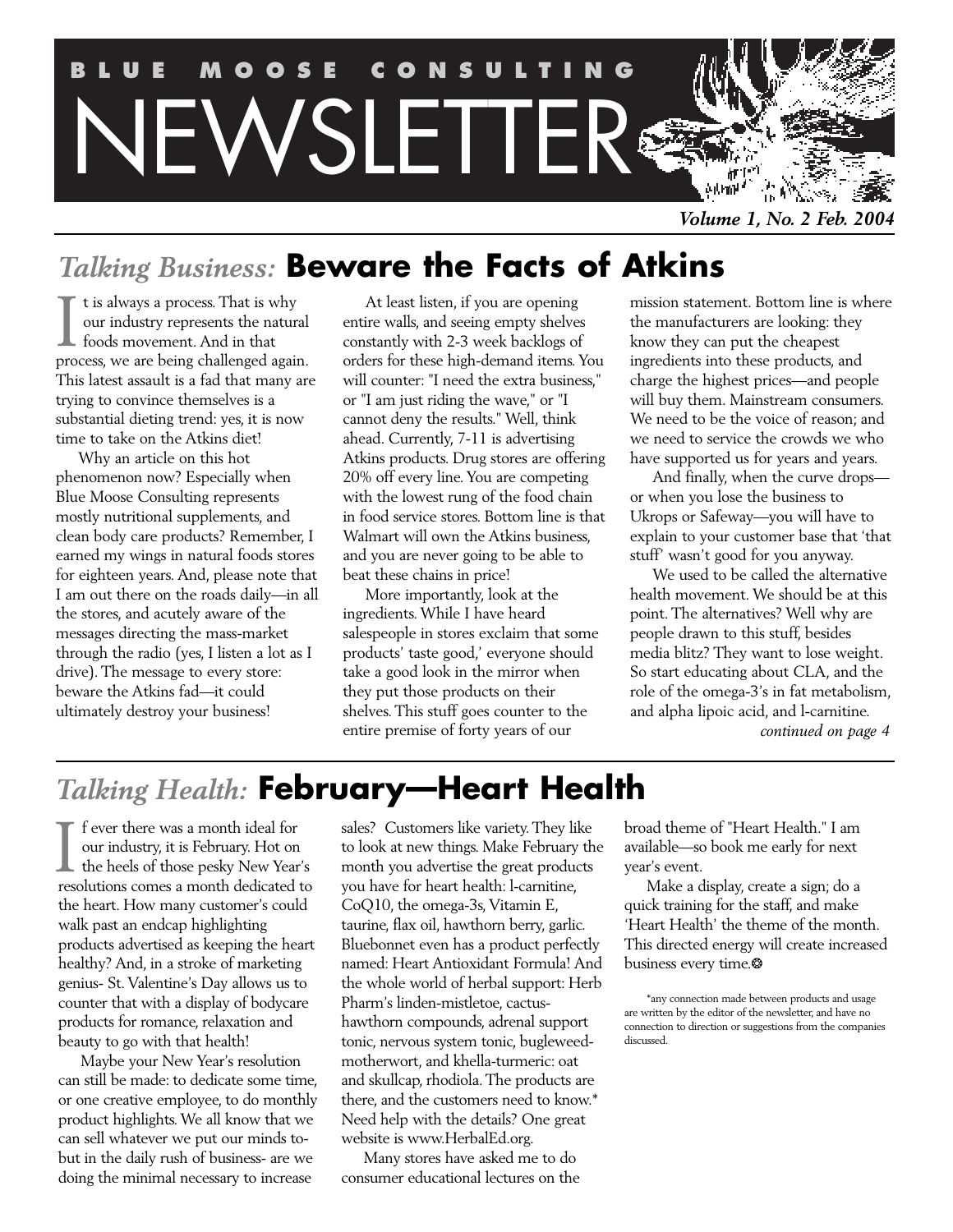

#### **BUY SMART**

**Dallas NNFA show—20% off buy-in dates,**

**February 9-20** One order (only), identified as a show order, in a two week period—20% off

Advance notice: Bluebonnet is having its first price increase in four years. Raw material prices have risen, but they have done their best to keep prices down.  $\frac{2}{3}$  of the line will have minimal price increases. Price lists sent with next order.

#### **BUY SMART: STOCK UP NOW**

Bluebonnet will be sponsoring a book signing in Dallas by **Dr. Jeremy Appleton**, who co-authored the book, "**MSM: The Definitive Guide**" with the world's foremost expert on MSM, Dr. Stanley W. Jacob.

Michael will return with notes on MSM that will be of value to every supplement department. Ask for details in late February or email Blue Moose for a one page summary.



#### **20% OFF THESE BEST SELLERS**

- **Astragalus Olive Leaf**
- **Mullein-Garlic Extract Goldenseal**
- **Goldenseal Glycerite Herbal Extract Pak**
- **Immune Defense Tonic**

#### **Going to Expo West in Anaheim?**

Herb Pharm will be celebrating its **25th anniversary** there. Ask for details

**ECHINACEA TRAINING**—if you are not concentrating on echinacea sales now then you are losing money.

Blue Moose offers staff trainings and consumer education talks. Echinacea is essential.

#### **NEW PRODUCT ANNOUNCEMENT**

Available March 01

**Cranberry Extract—**whole ripe berry liq. 1 oz extract  $1$  oz  $+$  4 oz

**Oral Health Tonic—**herbal mouthwash for healthy gums  $1 oz + 4 oz$ 

Not represented by BMC in PA, NJ, NC



## **NORDIC NATURALS**

**BIG NEWS**—the mainstream press is speaking regularly about the dioxin levels of farm-raised fish.

**Dioxins = Carcinogens**. Nordic Naturals spoke first about heavy metals 8 years ago, and we have been discussing our low dioxin levels for over one year. **Nordic Naturals—the Ocean Products Authority**

**Our winter newsletter has been a HUGE success.** Get them free as sales aides for your store

**"Understanding the Inflammation Connection and Alzheimer's: An interview with Dr. David Perlmutter, MD"** Dr. Perlmutter is an internationally acclaimed neurologist who specializes in brain health and this article is accurate and really hits home.

What product centers your pet section? It should be **Nordic Naturals Pet Cod Liver Oil.**

Consumers want to buy healthy products for their pets, and no other company provides the highest quality fish oils in their products. Sell the best, and educate

#### **"EVERYONE NEEDS EFAS DAILY"**

Not represented by BMC in PA, NJ



**2004 will bring new programs** for retailers, a new Newton video training program for the staff, and a new look for the catalogues and brochures. If you have never carried Newton's Homeopathics before, they now have a

**FANTASTIC NEW INTRODUCTORY OFFER.** Ask Michael for details.

#### **PRESENT DISCOUNTS**:

**buy \$500.00 wholesale and get 15% off buy \$1000.00 wholesale and get 20% off** discounts must be asked for at time of placing orders.

**PRODUCT HIGHLIGHT: Prime HGH+ 15% off when ordering 6 or more.**

Looking to make a change with your homeopathic section? **Wanna see sales in homeopathy become substantial?** Newton's offers the best support in the industry. We can train staff, and do consumer lectures.

**Plan to attend our Retail Certification:** Dates—May 22, 2004 and September 25, 2004 **One day seminars** 10 AM - 5 PM (organic lunch included). Get certified.

Not represented by BMC in NC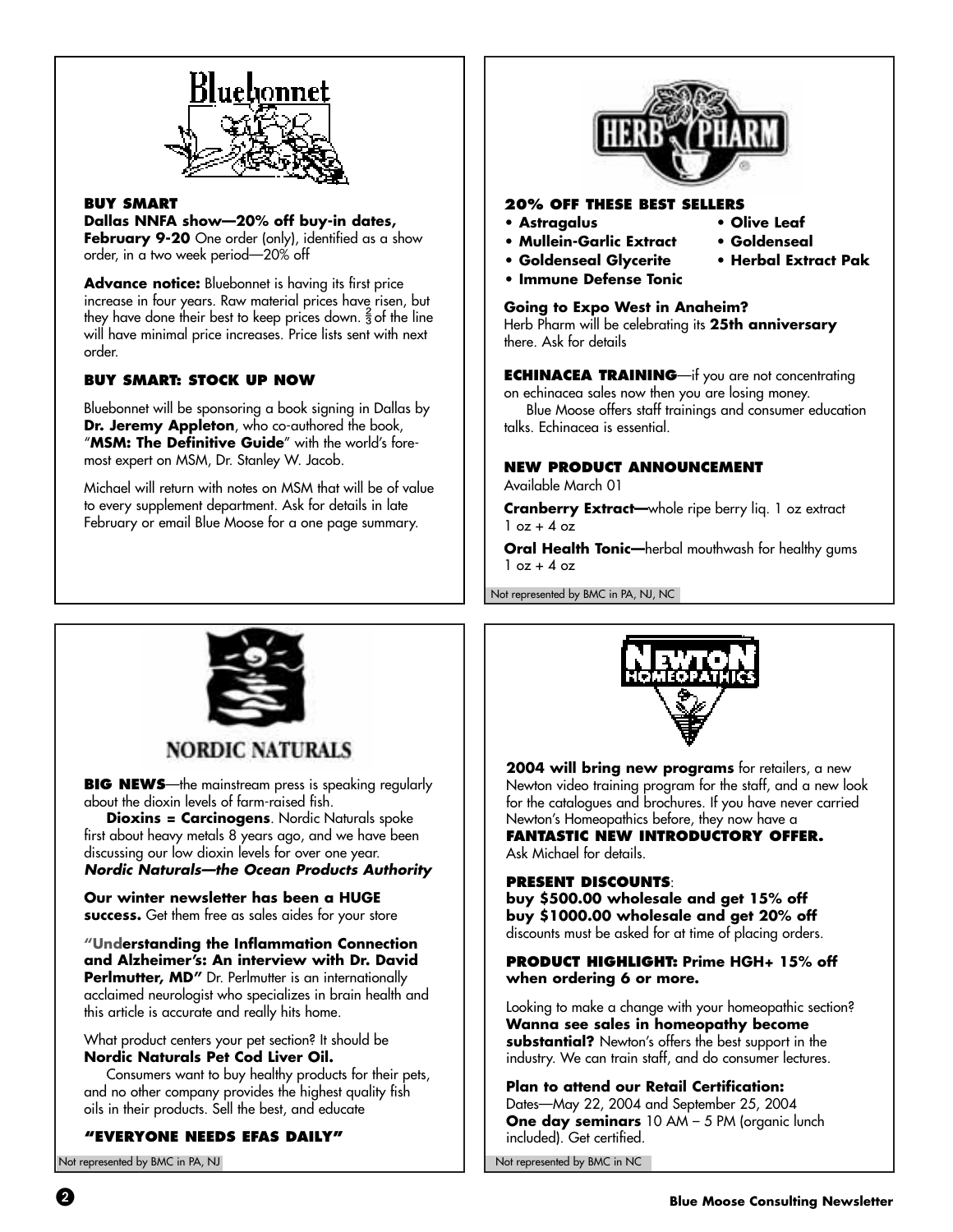

Clinical Nutritionist Karen Masterson Koch and the Aloe Life team have researched Aloe Vera for the past 14 years. Aloe Life is a therapeutic line of aloe—Aloe Life. **No other Aloe Vera products worldwide contain the quality, potency and freshness of the juices, tableted Aloe Vera and personal care products by Aloe Life**. Great for children, adults, seniors, pregnant women and pets! Note: **Aloe Life products are safe to take with other medications or protocols.** Stores are making the switch and seeing the results. Nopal ? New product?

# WELL-IN-HAND®

Super soothing **Yeast Rescue!**® is an instant-acting herbal and aromatherapy complex blend of organic and wildcrafted botanicals and quieting pure essential oils with a pleasant aroma and specifically designed to stop the intimate itching and burning within minutes of the first application.

Whether you apply it at the very first hint of infection or if you have been already battling it for what would seem like forever, Yeast Rescue!® is designed to stop the itching, burning and soreness with the first application! "Intimate Comfort for Men and Women" Instant Results!

#### **YEAST RESCUE**® **Takes 3rd Place 2002 New Product of the Year Body/Hygiene Category**

#### **YEAST RESCUE DISPLAY 10% OFF THIS MONTH!**

(6) Yeast Rescue [2 oz.] + plus (6) Yeast Rescue liquid soap [8 oz], and consumer samples you can sell for them to try!



**The new website is now up:** see the news on

#### **WWW.PERFECTORGANICS.COM**

Flawlessly pure, and brilliantly effective Natural skin and body luxury...pure, simple and clean. **3 in 1 Ultimate Body Wash** for bath, shower, and shave, is the cleanest body wash on the market—without sodium lauryl sulfates or parabens. Unlike most skincare products, Perfect Organics products are completely free of fillers, synthetic chemicals and artificial additives. Perfect Organics has achieved perfection because we are committed to using the most pure ingredients and healthful production techniques to promote the long term health of the skin, the body and environment. The ingredients tell the story. Perfect Organics will satisfy the most discriminating customer, and will become your favorite body care line!

**MONTHLY SPECIAL: 15% off all body washes on new orders.**

**A Leader in Natural Skin Care since 1975**

EssentialFormular

**NEW PRICES 2004 the always popular PRICE DECREASE on Dr. Ohira's Probiotics 12 Plus 30 + 60 Caps**

**A SPECIAL PRODUCT:** Scientific studies have concluded that **Dr. Ohhira's product is effective against certain superbugs** like methicillin-resistant Staphylococcus aureus ( Staph infections), H. pylori (peptic ulcers, morning sickness, cluster headaches), E. coli, and other harmful microorganisms. Dr. Ohhira's Probiotics 12 PLUS contains 12 strains of lactic acid bacteria (LAB), including the award-winning Enterococcus faecalis TH10 strain

# **OLBAS**

#### **POWER INHALERS SALES ARE SUPER HOT RIGHT NOW. Olbas is**

marketing its ever-popular inhalers to the sports community, and sales are jumping. Check their new website,

#### **www.powerinhaler.com**

"In an age when athletic competitions can be won or lost by mere hundredths of a second, athletes are continually looking for new ways to excel in their sport. These fast-acting vapors provide an immediate feeling of increased airflow to the sinuses and lungs."

**Simple facts: Olbas power inhaler** offers natural support—Menthol, Oils of Peppermint, Cajeput & Eucalyptol. **Olbas Oil:** Amazingly powerful blend of six essential oils. **Eight Swiss-made products** include soothing Herbal Tea, relaxing Herbal Bath, Analgesic Salve, All-Natural Cough Syrup, Maximum Strength Pastilles, and Sport Massage & Skin Care Oil. See them all at **www.olbas.com** Olbas is advertising aggressively in consumer and trade magazines-and sales are skyrocketing.

**Are customers getting these products in your store?**



Stores that have placed Juvo next to their single serving protein products are having great repeat sales. The choices? High protein and soy—which everyone has—or, freeze-dried, enzyme-rich raw foods. Many people are now reaching for the healthier alternative.

#### **Big stores and smaller stores are both finding the product easy to sell.**

- Juvo mixes well with water.
- Juvo was created by James Hwang, M.D., is an internationally renowned oncologist specializing in immunityenhancing remedies. He earned hisw Ph.D from Seoul National University on "Immunity Remedies for Cancer", and has written several books on raw food and health, and stress management.
- Juvo is also committed to helping make the world a better place. They donate **10% of their annual profits to support medical missionaries in 13 countries.**

Not represented by BMC in PA, NJ